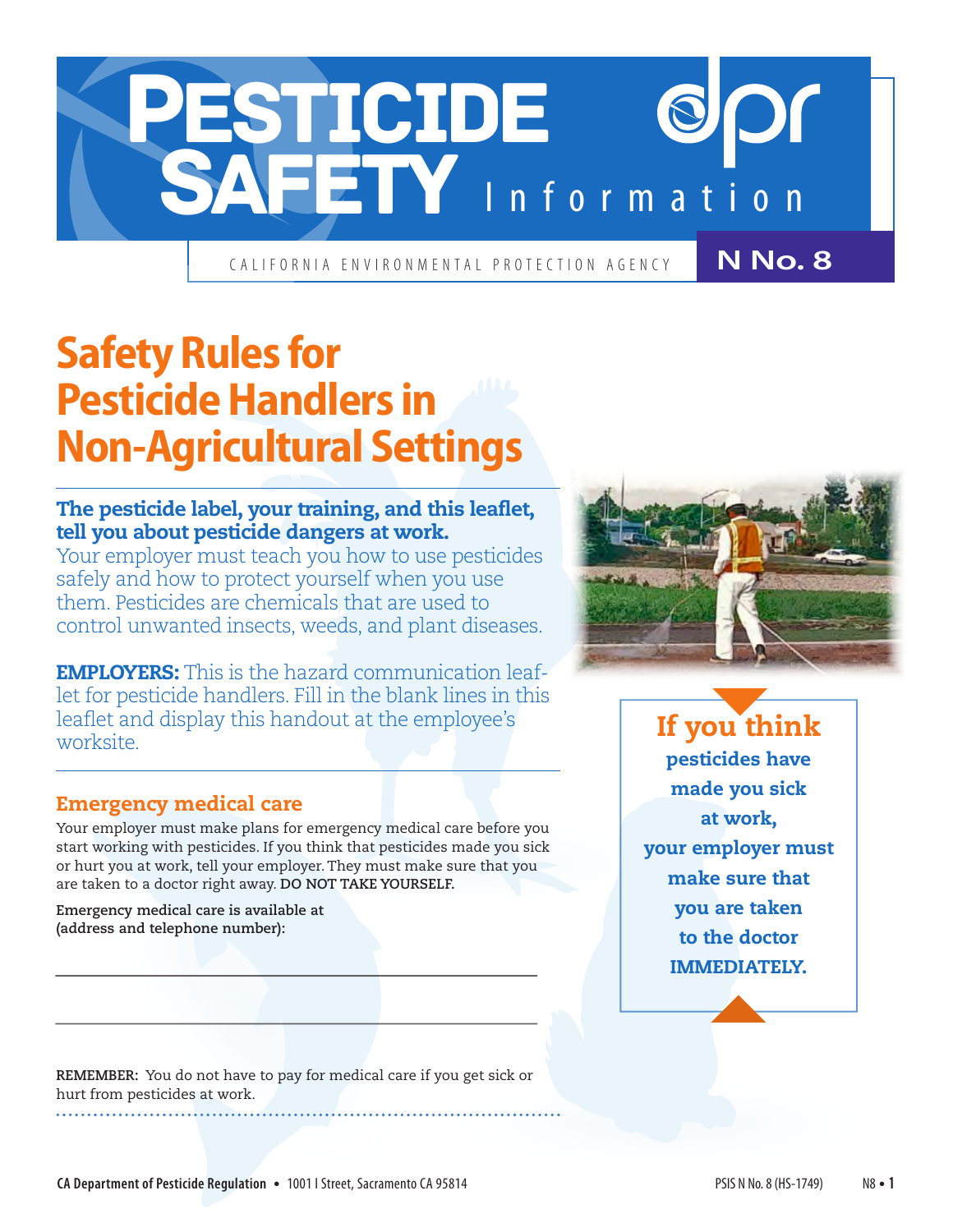#### What are my rights?

**You have the right to know the following about pesticides that have been used recently where you work:**

- When and where the pesticide was applied
- Name of the pesticide and active ingredient(s)
- The EPA registration number

As part of your training, your employer must tell you where all this information is kept and also let you see the records anytime you want without having to ask.

If you get sick or hurt **BECAUSE OF YOUR JOB,** you have the right to file for worker's compensation. Workers' compensation will pay for your medical bills, and sometimes, lost pay.

You have the right to look at Safety Data Sheets (SDS) and records for all pesticides used where you work. The SDS tells you about each specific pesticide and its dangers.

**These records are kept at:**



Your employer must explain your rights to you. If you need more help in understanding your rights, call or go to your local county agricultural commissioner's office, local legal aid and worker's rights office, union or the Department of Pesticide Regulation (DPR).

#### Who do I tell about dangers at work?

Pesticides are only one kind of danger at your work. If you have a complaint about a pesticide safety problem, you should call your County Agricultural Commissioner. You can look up the Commissioner's number in the government pages of your local phone book, or by calling DPR's toll-free complaint information line, **1-87PestLine (1-877-378-5463).**  Other health and safety complaints (bathrooms, heat stress, drinking water, etc.) should be filed with the California Department of Industrial Relations Cal/OSHA office.

### What training should I get?

#### **Your employer must:**

- Train you in a way that you understand **BEFORE** you begin working with pesticides, and anytime you work with new pesticides.
- Give you training each year to remind you how to work with pesticides safely.

• Tell you the ways a pesticide can hurt you and how to safely use each

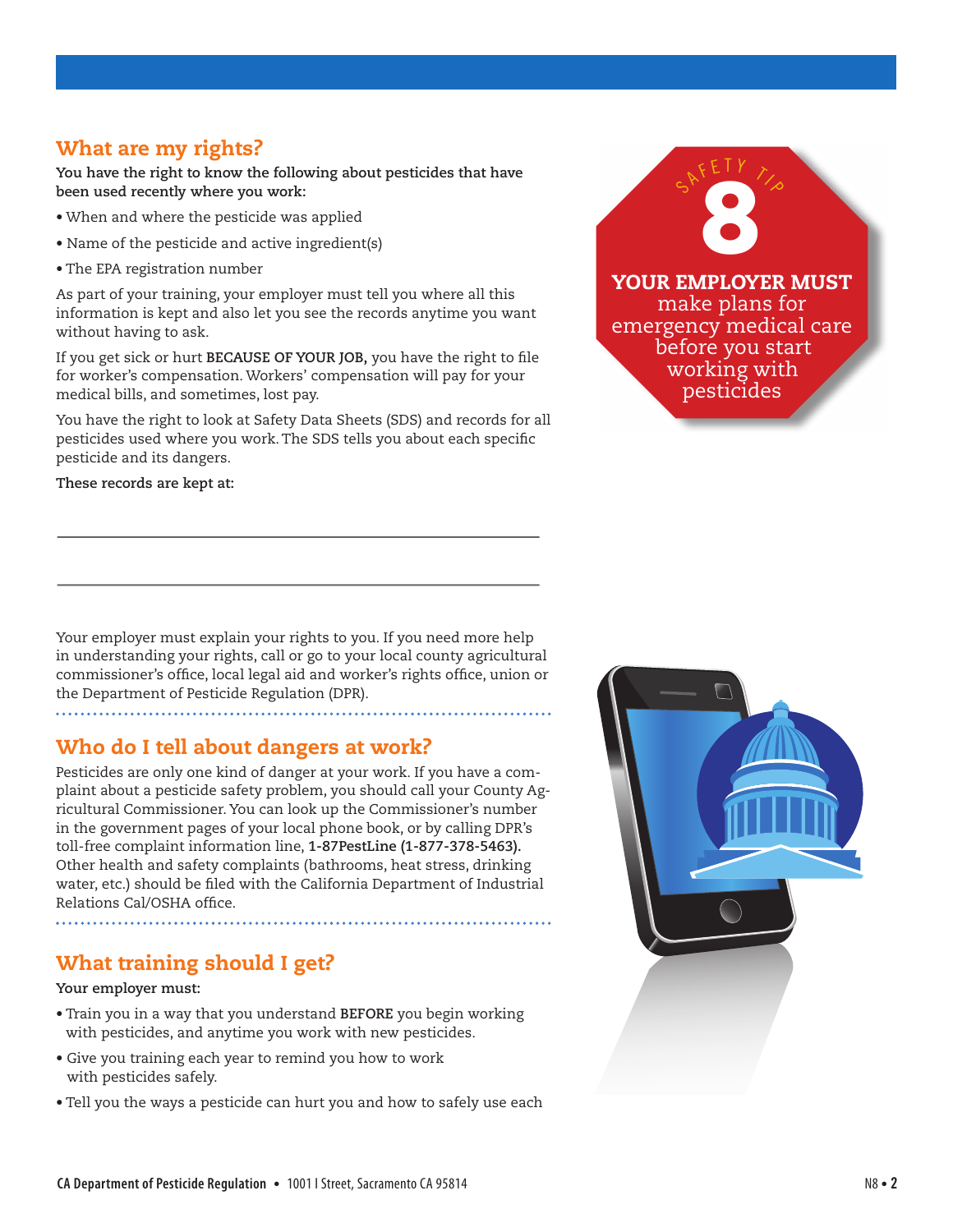pesticide you work with (Ask your employer for the N-1 safety leaflet to learn more about training).

- Give you extra training if you have to use a respirator (ask your employer for the N-5 safety leaflet).
- Tell you how to move pesticides from one place to another, or dispose of empty pesticide containers (there are special rules your employer must tell you about. Ask for the N-2 safety leaflet for more information).

**Other safety leaflets mentioned in this document should be part of your training. They are free and are available from your employer and your County Agricultural Commissioner's office.**

All the information about your training must be written down. You will be given a paper to sign to show you have been trained. Only sign this form after you have finished the training and you understand what you heard.

#### What can a pesticide label tell me?

All pesticides are poisonous. If a pesticide gets in or on you, it can hurt you or make you sick. The pesticide label tells you how to safely mix and apply the pesticide. **The label must be at the place where you mix or apply the pesticide.** You must read and follow **ALL** directions on the label. There may be additional product bulletins or label information that you must read and follow.

**Some of the most important things listed on the label are:**

1. Chemicals in the pesticide.

- 2. First aid and health warnings.
- 3. Protective equipment needed.
- 4. Directions for applying the pesticide.

#### How can I tell which pesticides are more dangerous?

Most pesticide labels have a signal word in large print on the front of the label. This word tells you about the acute health effect of the pesticide. If a pesticide can hurt you or make you sick right away, that's called an acute effect. If it takes months or years of exposure to a pesticide before you get sick, that's called a chronic effect.

These are the words that tell about acute effects:

- **"DANGER"**—this pesticide is extremely harmful.
- **"WARNING"**—this pesticide is moderately harmful.
- **"CAUTION"**—this pesticide is slightly harmful.

If the label doesn't have one of these words, it means that the pesticide is less likely to harm you. **However, you should handle every pesticide carefully.**



| <b>Active Ingredients</b><br>Inert Ingredients                                                                                     | хх%<br>$v^{0}$ |
|------------------------------------------------------------------------------------------------------------------------------------|----------------|
| <b>DANGER</b>                                                                                                                      |                |
| First Aid<br>Duis aute irure dolor in reprehe nderit involup tate<br>velit esse cillum dolore eu fugiat cididu nulla pariatur.     |                |
| <b>Precautionary Statements</b><br>Hazards to Humans<br>Personal Protective Equipment<br>Environment Hazards                       |                |
| <b>Agricultural Use Requirements</b><br>Em ipsum dolor sit amet, consectetuhenderit in voluptate<br>velit esse cillum dolore eu fu |                |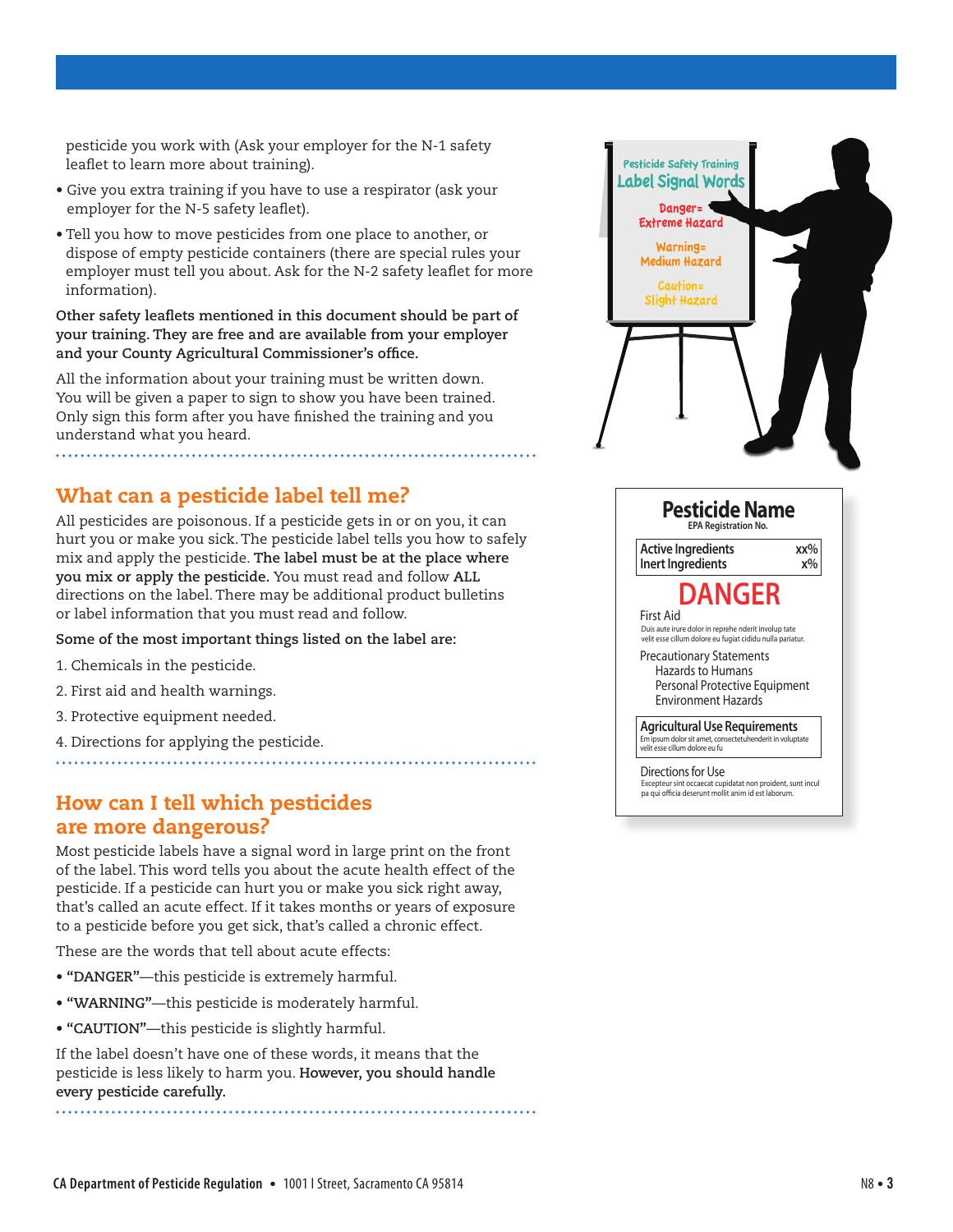## What else does the label tell me?

- If the pesticide can severely hurt your eyes or skin, the label will say something like **"Corrosive, causes eye and skin damage."**
- If the pesticide can make you very sick, the label will have a skull-and-crossbones symbol and the word **"POISON."**
- Words like **"FATAL"** or **"may be fatal if swallowed, inhaled, or absorbed through the skin,"** mean the pesticide can make you very sick or even kill you.
- Some pesticide labels tell you about other health problems that might not show up until long after use (may take years), such as cancer or dangers to unborn babies.

Are there any extra rules for very dangerous pesticides?

Yes, there is a group of pesticides, called Minimal Exposure Pesticides (MEPs) that California has extra rules for because they could be especially dangerous to you.

These are the pesticides on this list:

**1. Buctril**

#### **2. Metasystox-R**

See the N-6 safety leaflet for more information about safety rules if you have to work with these pesticides.

#### SUMMARY OF RECORDS YOUR EMPLOYER MUST KEEP

| Location               |
|------------------------|
|                        |
| Employer's office site |
| Employer's office site |
| Employer's office site |
| Work site              |
| Work site              |
| Employer's office site |
| Employer's office site |
| Storage area           |
| Work site              |
| Employer's office site |
| Employer's office site |
|                        |

1 Required only for pesticides with the Signal word "DANGER" or "WARNING"